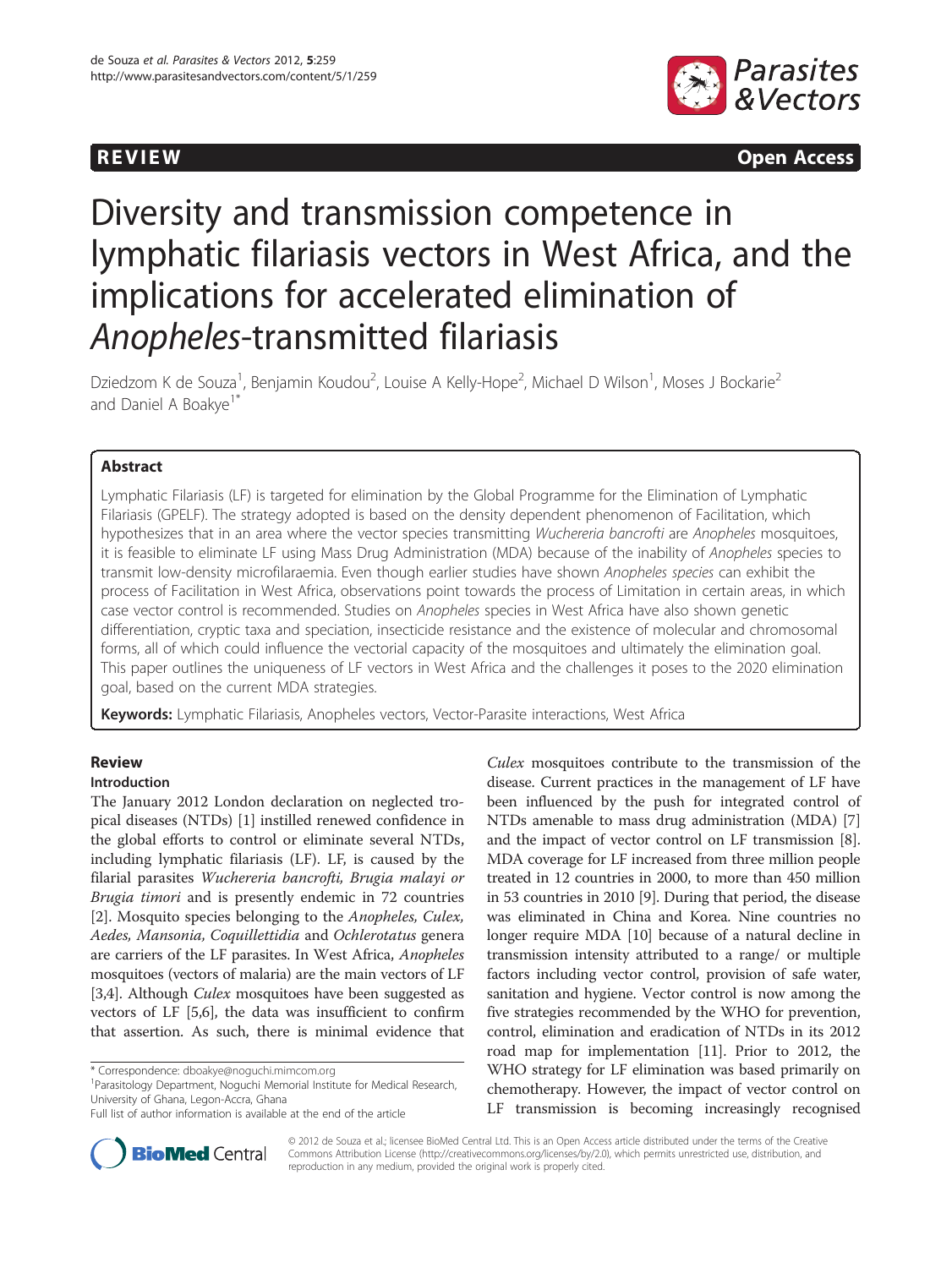[[8,12](#page-4-0)-[14](#page-4-0)]. Understanding the roles of different vectors in LF transmission and the implications for accelerated interruption of transmission in West Africa where the LF vectors are also targeted through malaria control efforts is important.

# LF control based on density dependent processes in the vectors

The Global Programme for the Elimination of Lymphatic Filariasis (GPELF) strategy is based on the mass drug administration (MDA) with Albendazole and either DEC or Ivermectin to reduce circulating microfilariae (mfs) below a threshold level, to break transmission by the disease vectors. The rationale supporting this strategy is based on results of research on vector-parasite systems that determine whether vectors will be effective in picking up and transmitting infection at low microfilaraemia levels [[15\]](#page-4-0). These vector-parasite combinations are described under the density-dependent processes of "Facilitation" and "Limitation" [[16\]](#page-4-0). Facilitation is the process where, below a certain threshold level of mfs, designated as Webber's Critical Point [[17\]](#page-4-0), the transmission by anopheline vectors will be interrupted [[18-20\]](#page-4-0). Limitation on the other hand represents a process whereby even at low mf levels there is stable transmission, which is found among culicines [[4,21](#page-4-0)]. There is, however, a third case of non-regulated transmission by vectors, termed "Proportionality". In this case, there is a constant percentage (linear relationship) of mf ingested by the vector during a blood meal developing to the infective stage. Limitation and Facilitation in vectors cause deviations from this linear relationship [\[21\]](#page-4-0).

Limitation processes are linked with the fact that the number of parasites per mosquito cannot increase indefinitely. The relationship between mf intake and L3 output is linear at the onset and approaches a constant value or might decrease with increasing mf intake, as a result of excess mortality of vectors caused by ingestion of too many mf [\[21,22\]](#page-4-0). Thus in Limitation, there is a maximum threshold below which the limited process is 'overefficient' and above which it is 'under-efficient' [\[21](#page-4-0)]. This relationship has been observed in the culicines [[4,18\]](#page-4-0) which are believed not to be vectors of LF in West Africa, with the possible exception of *Mansonia sp.*, recently reported to harbor infective mf in Ghana [\[23](#page-4-0)]. Thus in Limitation, the eradicability of LF is greatly impaired by shifting transmission thresholds towards lower values, requiring higher control efforts.

Facilitation processes on the other hand have been observed in anopheline mosquitoes [\[18,19](#page-4-0)], which are the vectors of LF in West Africa. Blood containing mf moves through the proboscis by a pumping action created by the cibarial and pharyngeal pumps. In some mosquito species, the pumps are lined with denticulate

structures (cibarial armature) that can fatally damage passing mf [\[24\]](#page-4-0). At low mf densities, this cibarial armature substantially reduces the proportion of surviving mf. However, at high mf densities, the cibarial armature becomes inefficient because it is masked by a few mf promoting the survival of the others. Thus, at high mf densities transmission becomes efficient by shifting transmission thresholds towards higher values, which can more easily be achieved by control measures [[21\]](#page-4-0).

The assumption that it will be easy to use MDA alone in areas where W. bancrofti is transmitted by Anopheles species, including most endemic areas in Africa, was supported by results in Papua New Guinea (PNG), which showed that transmission by An. punctulatus was virtually eliminated after one year of treatment, even though the frequency of carriers in the human population ranged from 10.5% - 52.7% [\[25](#page-4-0)]. Also, one of the earliest documented cases of the elimination of LF occurred when indoor residual spraying with DDT to control malaria inadvertently eradicated LF in the Solomon Islands; here also the vector was an anopheline, An. farauti [[17,21\]](#page-4-0). In contrast, in the Polynesian Islands of Moorea and Maupiti, where the vector was Aedes polynesiensis, over 50 years of MDA using DEC did not eliminate LF [\[17](#page-4-0)]. Despite these evidences and the assumption of vector-parasite phenomenon of Facilitation in Anopheles, there is current growing evidence that in certain areas, Anopheles species may be exhibiting the process of Limitation [[26,27](#page-4-0)].

# Diversity of An. gambiae vectors of LF in West Africa

There is diversity among the vectors of LF, and therefore, it may not be practical to generalize based on data from PNG and the Solomon Islands. Threshold levels of microfilaraemia needed for the elimination of anopheline transmitted W. bancrofti LF might differ from species to species. The major *Anopheles* vectors of LF in West Africa are An. gambiae s.l, and the An. funestus group [[26\]](#page-4-0). These species complexes are made up of distinct species, which are morphologically indistinguishable and may occur in sympatric situations. For example, in Ghana, several sympatric Anopheles species are vectors [[26,28,29\]](#page-4-0), and these are likely to differ in their vectorial role and in their capacity to transmit low-density microfilaraemia. Results of earlier studies in sub-Saharan Africa on the quantitative relations of transmission intensity and microfilarial reservoir have been found to vary among members of the An. gambiae complex and An. funestus [[30-32](#page-4-0)]. These variations may include the proportion of mfs ingested by Anopheles mosquitoes which are damaged by their cibarial teeth, the percentage of mosquitoes ingesting mf and host mf density and the percentage of mosquitoes infected or mf density per mosquito and numbers of mf per ml of host blood. In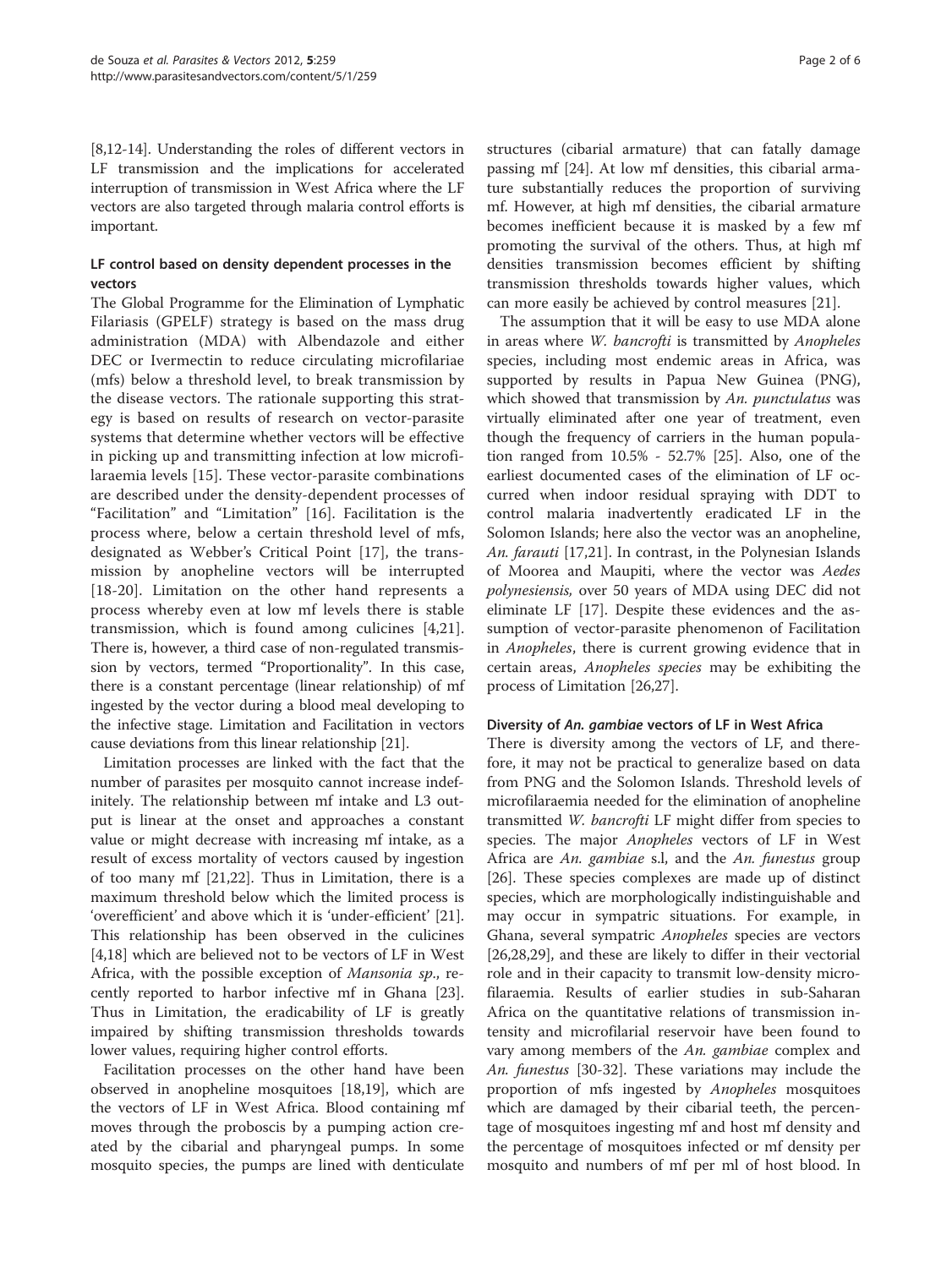their paper that examined the epidemiological significance of these processes, Southgate and Bryan reported the presence of Facilitation in An. gambiae/W. bancrofti from The Gambia, Burkina Faso and Tanzania [\[19](#page-4-0)]. In the same paper, although Facilitation was indicated for An. arabiensis/W. bancrofti when data from The Gambia and Tanzania were combined, the results from Tanzania alone did not indicate Facilitation. This difference in results was attributed to the low numbers of mosquitoes studied. Similarly, the observed non-facilitation for An. melas, An. merus and An. funestus was also attributed to low numbers of mosquitoes examined. However, it is possible that the non-Facilitation observed for these Anopheles/W. bancrofti combinations could have been due to variation in transmission efficiency inherent in the vectors and not necessarily to the low numbers of mosquitoes dissected. Webber commented on the possibility of eradicating anopheline-transmitted filariasis but did not discuss the information on An. melas, An. merus and An. funestus as vectors in Africa [\[20\]](#page-4-0). Recent studies by Amuzu and colleagues (2010), aimed at examining the cibarial armature of An. gambiae M and S molecular forms and An. melas in an area endemic for LF in Ghana, showed significantly less number of cibarial teeth in the An. melas compared to the M and S forms of the An. gambiae s.s [\[27\]](#page-4-0). As such, it is very clear from the above that anopheline LF vectors in West Africa may differ in their capacity to sustain low-level microfilaraemia. Furthermore, in areas of Ghana where MDA has not been able to eliminate transmission after more than 7 years of intervention, the main vector is An. melas (Boakye unpublished reports to WHO).

The diversity in Anopheles vectors of LF in West Africa is well documented from studies of malaria vectors in this region. Five chromosomal forms namely; "Forest", "Bissau", "Bamako", "Mopti" and "Savannah" have been described [[33](#page-4-0)[-35\]](#page-5-0). The Mopti form of An. gambiae s.s, for example, is believed to be more associated with W. bancrofti [[36\]](#page-5-0), and is a relatively poor vector of malaria compared with other species such as the Savannah form [[37,38](#page-5-0)]. There is further evidence suggesting that cryptic taxa may exist within  $An.$  gambiae s.s due to observed inversions in the micromorphology of the second chromosome for different populations [[39\]](#page-5-0) and thus selective effects due to the increase in certain inversion arrangements may result [[33-](#page-4-0)[35](#page-5-0)]. To add to these, incipient speciation has been reported among members of the Anopheles species in West Africa [\[40,41](#page-5-0)], raising further questions as to why these are only reported in West Africa and not elsewhere on the continent [[42,43\]](#page-5-0).

Two widespread molecular types, termed M and S forms [\[40,44](#page-5-0)] have also been described among the Anopheles gambiae s.s. Recent evidence also suggests

the existence of two distinct chromosomal forms within the M form [[45\]](#page-5-0). In Mali and Burkina Faso, the M form corresponds to the Mopti chromosomal form, whereas sympatric populations of Savannah and Bamako belong to the S molecular form. However, the correspondence between chromosomal and molecular forms does not hold true elsewhere in West Africa, especially where the Forest chromosomal forms exist [\[40,46\]](#page-5-0).

Insecticide resistance has also been reported among the various vectors of LF on the African continent. The pyrethroid resistance mechanism of kdr mutation had been found distributed in the M and S forms of An. gambiae s.s., [[47-49\]](#page-5-0). DDT and pyrethroid resistance have been widely observed in Africa, in An. gambiae s.s. and An. arabiensis, with multiple-resistance mechanisms observed in West Africa [[50-53](#page-5-0)]. These resistance mechanisms may inadvertently influence the density dependent processes and the vector competence of various Anopheles species. Studies have suggested that highly elevated esterases involved in insecticideresistance may inhibit development of mf in Culex [\[54](#page-5-0)], and similar effects could occur in insecticide resistant Anopheles [\[55,56\]](#page-5-0).

The variability in diversity of Anopheles vectors of LF in West Africa may also be influenced by climate effects, such as temperature and rainfall, which indirectly may influence the transmission of LF [[56](#page-5-0),[57](#page-5-0)]. In a study to assess the environmental factors affecting the distribution of An. gambiae s.s. in Ghana and the effects on disease distribution, de Souza and colleagues noted that temperature was the key factor affecting the distribution of the M and S forms of the An. gambiae s.s and that the M was significantly correlated with LF, and more prevalent in the high LF areas compared to low LF areas [\[58\]](#page-5-0). West Africa is the only region with the highest number of ecological zones (Mangrove, Coastal Savannah, Guinea Savannah, Sudan Savannah, Sahel Savannah, Semi-deciduous Forest and Evergreen Forest) in the world, the impact of these ecologies on vector diversity and disease transmission dynamics should not be overlooked. As such, the climate impacts on the biology of disease vectors will greatly affect their importance. Thus, an understanding of biodiversity and the importance of vector ecology crucial for the successful control of vector diseases [\[56,57\]](#page-5-0).

# Eradicability of lymphatic filariasis in West Africa

A single strategy of MDA has been advocated for the elimination of LF in Africa, notwithstanding the diversity in the vectors of the disease. Some evidence [\[59,60](#page-5-0)] suggests the need for vector control as a supplement to MDA, in some areas, to achieve the elimination target of GPELF. For this, an appropriate vector control strategy to complement MDA in Africa will have to take a cue from previous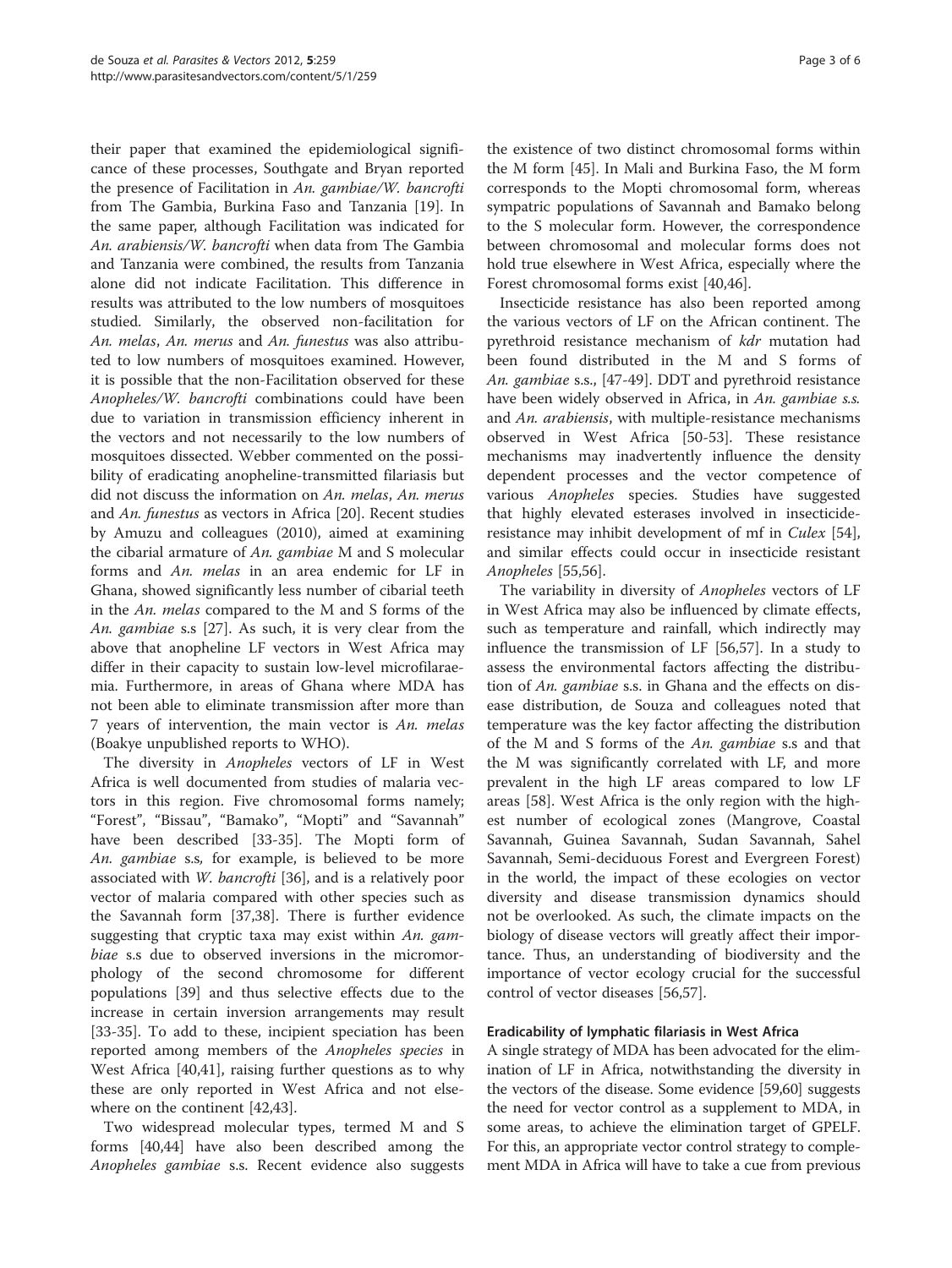malaria control efforts [\[61,62\]](#page-5-0). Historically, success in combating malaria has been attributed to mosquito control; yet, in recent times, this strategy has largely failed due to various reasons, including the development of insecticide resistance [[63](#page-5-0)], economic Limitations and gaps in the basic biological knowledge of these vectors [[64](#page-5-0)].

Vector control is an important component of the control of vector-borne diseases. Early efforts, before the era of DDT to control pests and disease vectors, took an ecological approach in the form of physical modification of the environment, chemical control and personal protection [\[65](#page-5-0)]. After the introduction of DDT and the synthetic insecticides, this approach lost its prominence and vector control became synonymous with insecticide use. The use of DDT and its analogs was heralded as the solution for the control of all insect pests, including vectors of human infection. This led to improper insecticide use, which had an enormous negative impact on nontarget organisms causing a loss of biodiversity. Although most of the negative impacts resulted from insecticide application to control agricultural pests, vector control suffered as a consequence. This situation coupled with the development of vector resistance to most insecticides, and the high cost of new insecticides and their application led to a loss of interest in vector control and put emphasis on chemotherapy [[66](#page-5-0)].

The GPELF is based on a strategy of MDA with Albendazole and DEC or Ivermectin, with the aim of reducing the parasite load in the human host, thereby preventing transmission, and a target of 80% coverage of the population at risk for at least 5 years [[15\]](#page-4-0) has been proposed. This ideal is not always achievable because of programmatic issues of drug distribution [[67\]](#page-5-0) and the perpetual threat of drug resistance [[68](#page-5-0),[69](#page-5-0)]. Even if this level of coverage is achieved, the diversity of vectors and their differing abilities to transmit low level parasitaemia, may lead to a failure to stop transmission in some regions, after the interruption of MDA. In view of the above, vector control is now considered an important and integral part necessary to achieve elimination in specific areas where MDA alone will not provide the solution. This is especially important, with the very recent report of Mansonia spp. being very efficient vectors of LF, in Ghanaian communities [[23](#page-4-0)], where they were previously thought to be non-vector species.

Furthermore, studies have suggested differing LF transmission efficiencies for the M and S molecular forms of the An. gambiae s.s [\[27](#page-4-0)[,36\]](#page-5-0), with the M form being a more efficient vector. Similar observations have been made with An. melas (Boakye et al., Unpublished), where An. melas is a more efficient vector than the An. gambiae s.s. Based on these findings we propose a model for the interruption of LF transmission in these different vector areas. Thus, areas with the predominant S form may require fewer MDA treatments. With the M form and An. melas exhibiting possible Limitation [[24](#page-4-0)] areas with the predominant M form and  $An.$  melas may require longer treatment periods in addition to vector control measures. The implication of this, should it be tested and proven, will be in its economic importance. As such, in areas where there are high proportions of the An. gambiae S form, LF transmission may be interrupted using 3 to 5 rounds of MDA alone. On the other hand, LF transmission may require more than 5 rounds of MDA, and be complemented with vector control measures in areas with high numbers of An. gambiae M form and An. melas. Areas with equal proportions of M and S forms may also require additional vector control measures. This model, however, needs to be tested and evaluated in different vector areas. Countries like Guinea and Liberia that are yet to start MDA may provide the best settings for testing this model.

In the areas where vector control needs to be implemented, an integrated vector management (IVM) strategy targeted at the major vectors may needs to be adhered to and coordinated with MDA to give the best results at least cost [[14](#page-4-0)]. LF fortunately shares the same vectors with malaria in most African countries and the practices for controlling the vectors of malarial parasites (the use of insecticide treated bednets, indoor-residual spraying) for personal and community protection - can at the same time be effective against both malaria and LF [[70](#page-5-0),[71](#page-5-0)]. Even though the GPELF is based on MDA, vector control activities of the 'Roll Back Malaria' campaign can considerably suppress the risk of W. bancrofti transmission in co-endemic areas.

# Conclusion

The use of current MDA alone campaigns, for LF elimination, in West Africa is based on two assumptions; 1. Anopheles species are the only vectors of LF in West Africa and 2. Anopheles vectors of W. bancrofti exhibit the vector-parasite process of Facilitation, based on which elimination is feasible through MDA alone. However, the recognition of different LF vectors in West Africa [\[23](#page-4-0)], with differing vector-parasite processes [[26](#page-4-0),[27](#page-4-0)] and differing transmission efficiencies [\[27](#page-4-0)[,36\]](#page-5-0), all represent significant challenges to the GPELF 2020 objectives in the West African sub-region. Moreover, despite 5–8 rounds of MDA treatment, field reports have revealed persistent residual LF infections in some communities in Ghana and Burkina Faso [[23](#page-4-0)]. Though reasons of noncompliance could be attributed to these residual infections [[72](#page-5-0)], others have also hypothesized the influence by vector species [\[26,27\]](#page-4-0). It is also important to note that these observations may not be the same for every West African country, as factors such as ecology, species composition/diversity and insecticide resistance may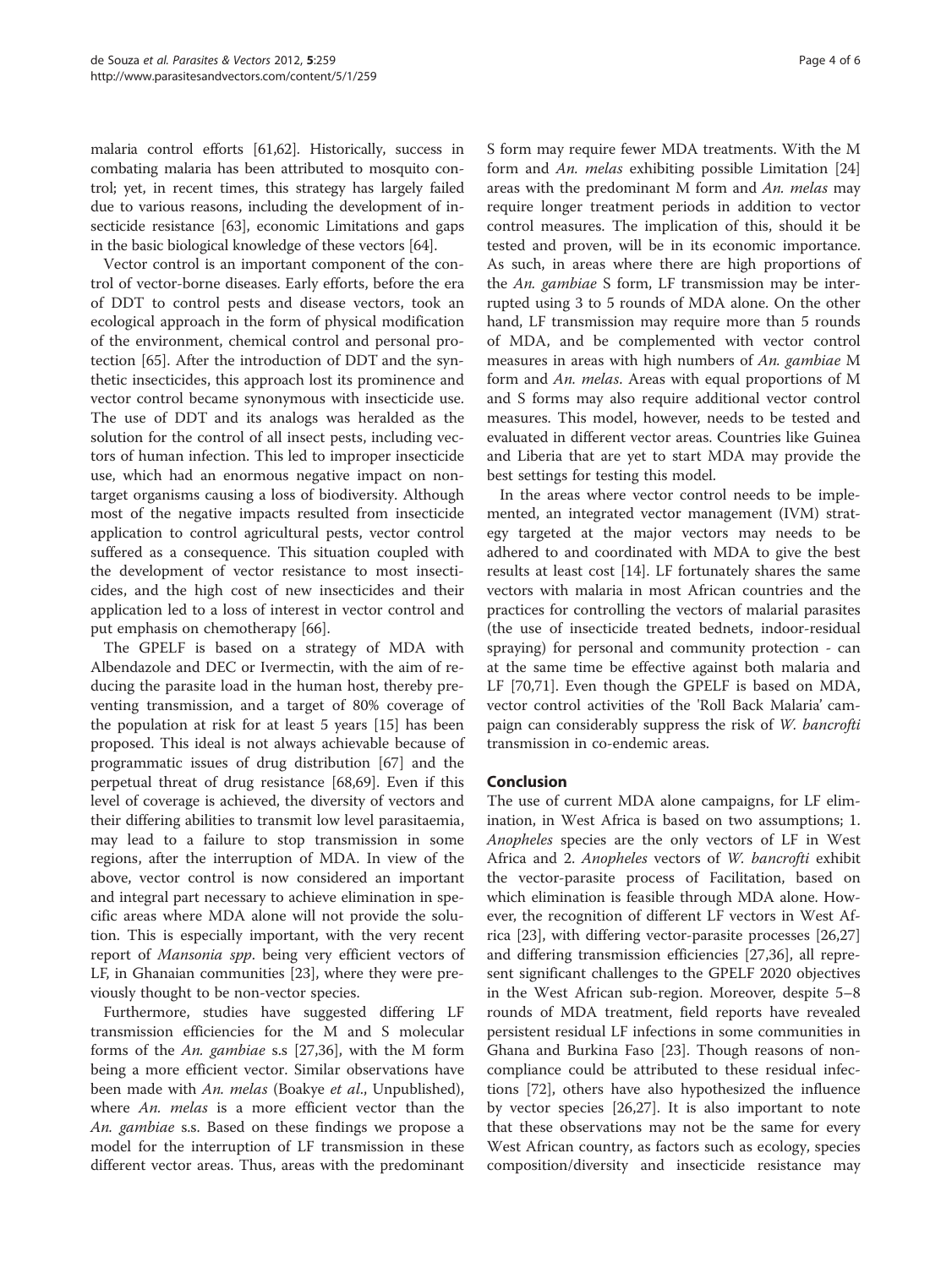<span id="page-4-0"></span>influence vector transmission potential in different areas. Thus, an understanding of the vector competence of mosquitoes infected with W. bancrofti in different areas would be of particular interest and could be addressed using field or laboratory models. Nonetheless, despite these challenges, LF control efforts in West Africa should be supplemented with vector control, if the GPELF elimination goals of 2020 are to be achieved in West African countries.

#### Competing interests

We declare that we have no conflicts of interest.

#### Authors' contributions

DKD prepared the initial draft of the manuscript, and all other authors added their contributions and comments. All authors read and approved the final version of the MS.

#### Author details

<sup>1</sup> Parasitology Department, Noguchi Memorial Institute for Medical Research, University of Ghana, Legon-Accra, Ghana. <sup>2</sup> Centre for Neglected Tropical Diseases, Liverpool School of Tropical Medicine, University of Liverpool, Liverpool, UK.

#### Received: 28 June 2012 Accepted: 4 November 2012 Published: 14 November 2012

#### References

- 1. Uniting to combat Neglected Tropical Diseases: London Declaration on Neglected Tropical Diseases. [http://unitingtocombatntds.org/downloads/](http://unitingtocombatntds.org/downloads/press/ntd_event_london_declaration_on_ntds.pdf) [press/ntd\\_event\\_london\\_declaration\\_on\\_ntds.pdf.](http://unitingtocombatntds.org/downloads/press/ntd_event_london_declaration_on_ntds.pdf)
- 2. World Health Organization: Lymphatic Filariasis, Fact Sheet No 102. 2012.
- Appawu MA, Dadzie SK, Wilmot-Baffoe A, Wilson MD: Lymphatic Filariasis in Ghana: Entomological investigation of transmission dynamics and intensity in communities served by irrigation systems in the Upper East Region of Ghana. Trop Med Int Health 2001, 6:511–516.
- 4. Subramanian S, Krishnamoorthy K, Ramaiah KD, Habbema JDF, Das PK, Plaisier AP: The relationship between microfilarial load in the human host and uptake and development of Wuchereria bancrofti microfilariae by Culex quinquefasciatus: a study under natural conditions. Parasitology 1998, 116:243–255.
- Agi PI, Ebenezer A: Observations on Filarial Infection in Amassoma Community in the Niger Delta, Nigeria. J Appl Sci Environ Manage 2009, 13(1):15–19.
- 6. Anosike JC, Nwoke BE, Ajayi EG, Onwuliri CO, Okoro OU, Oku EE, Asor JE, Amajuoyi OU, Ikpeama CA, Ogbusu FI, et al: Lymphatic filariasis among the Ezza people of Ebonyi State, Eastern Nigeria. Ann Agric Environ Med 2005, 12:181–186.
- 7. Gyapong J, Gyapong M, Yellu M, Anakwah K, Amofah G, Bockarie M, Adjei S: Integration of control of neglected tropical diseases into health-care systems: challenges and opportunities. Lancet 2010, 375(9709):160–165.
- Bockarie M, Pedersen E, White G, Michael E: Role of Vector Control in the Global Program to Eliminate Lymphatic Filariasis. Ann Rev Entomol 2009, 54:469–487.
- 9. Addiss D, The Global Alliance to Eliminate Lymphatic Filariasis: The 6th Meeting of the Global Alliance to Eliminate Lymphatic Filariasis: A half-time review of lymphatic filariasis elimination and its integration with the control of other neglected tropical diseases. Parasit Vectors 2010, 3:100.
- 10. World Health Organization: Global Programme to Eliminate Lymphatic Filariasis: progress report on mass drug administration. Wkly Epidemiol Rec 2011, 86:377–388.
- 11. World Health Organization: Accelerating work to overcome the global impact of neglected tropical diseases - A roadmap for implementation. Geneva-Switzerland: World Health Organization; 2012.
- 12. Ottesen EA: Lymphatic filariasis: Treatment, control and elimination. Adv Parasitol 2006, 61:395–441.
- 13. Bockarie M, Molyneux D: The end of lymphatic filariasis? BMJ 2009, 338:1686.
- 14. World Health Organization: WHO position statement on integrated vector management to control malaria and lymphatic filariasis. Wkly Epidemiol Rec 2011, 86:581–588.
- 15. Gyapong JO, Kumaraswami V, Biswas G, Ottesen EA: Treatment strategies underpinning the global programme to eliminate lymphatic filariasis. Expert Opin Pharmacother 2005, 6:179–200.
- 16. Brengues J, Bain O: Passages de microfilaires vers l'hémocèle du vecteur, dans les couples Wuchereria bancrofti - Anopheles gambiae, W. bancrofti - Aedes aegypti et Setaria labiatopapillosa - A. aegypti. Cahiers ORSTOM, Série d'Entomolgie Mèdicale et Parasitologie 1972, 10:235–249.
- 17. Pichon G: Limitation and facilitation in the vectors and other aspects of the dynamics of filarial transmission: the need for vector control against Anopheles transmitted filariasis. Ann Trop Med Parasitol 2002, 96(Suppl 2):S143–S152.
- 18. Pichon G, Perault G, Laigret J: Rendement parasitaire chez les vecteurs de filarioses. Bull World Health Organ 1974, 51:517–524.
- 19. Southgate BA, Bryan JH: Factors affecting transmission of Wuchereria bancrofti by anopheline mosquitoes. 4. Facilitation, limitation, proportionality and their epidemiological significance. Trans Roy Soc Trop Med Hyg 1992, 86:523–530.
- 20. Webber RH: Can anopheline-transmitted filariasis be eradicated? J Trop Med Hyg 1991, 94:241-244.
- 21. Duerr HP, Dietz K, Fichner M: Determinants of the eradicability of filarial infections: a conceptual approach. Trends Parasitol 2005, 21:88–96.
- 22. Dietz K: The population dynamics of onchocerciasis. In The Population Dynamics of Infectious Diseases: Theory and Applications. Edited by Anderson RM. London: Chapman & Hall; 1982:209–241.
- 23. Ughasi J, Bekhard H, Coulibaly M, Adabie-Gomez D, Gyapong J, Appawu M, Wilson M, Boakye D: Mansonia africana and Mansonia uniformis are vectors in the transmission of Wuchereria bancrofti lymphatic filariasis in Ghana. Parasit Vectors 2012, 5:89.
- 24. McGreevy PB, Bryan JH, Oothuman P, Kolstrup N: The lethal effects of the cibarial and pharyngeal armatures of mosquitoes on microfilariae. Trans Roy Soc Trop Med Hyg 1978, 72:361–368.
- 25. Bockarie MJ, Alexander NDE, Hyun P, Dimber Z, Bockarie F, Alpers MP, Kazura JW: Randomised Community-Based Trial of Annual Single-Dose Diethylcarbamazine With or Without Ivermectin Against Wuchereria bancrofti Infection in Human Beings and Mosquitoes. Lancet 1998, 351:162–168.
- 26. Boakye D, Wilson M, Appawu M, Gyapong J: Vector competence, for Wuchereria bancrofti, of the Anopheles populations in the Bongo district of Ghana. Ann Trop Med Parasitol 2004, 98(5):501–508.
- 27. Amuzu H, Wilson M, Boakye D: Studies of Anopheles gambiae s.l (Diptera: Culicidae) exhibiting different vectorial capacities in lymphatic filariasis transmission in the Gomoa district, Ghana. Parasit Vectors 2010, 3(1):85.
- 28. Appawu MA, Baffoe-Wilmot A, Afari EA, Dunyo SK, Koram KA, Nkrumah FK: Malaria vector studies in two ecological zones in southern Ghana. Afr Entomol 2001, 9:59–65.
- 29. Dunyo SK, Appawu MA, Nkrumah FK, Baffoe-Wilmot A, Pedersen EM, Simonsen PE: Lymphatic filariasis on the coast of Ghana. Trans Roy Soc Trop Med Hyg 1996, 90:634–638.
- 30. Bryan JH, Mcmahon P, Barnes A: Factors affecting transmission of Wuchereria bancrofti by Anopheline mosquitoes. 3. Uptake and damage to ingested microfilariae by An. gambiae, An. arabiensis, An. merus and An. funestus in East Africa. Trans Roy Soc Trop Med Hyg 1990, 84:265–268.
- 31. Bryan JH, Southgate BA: Factors affecting transmission of Wuchereria bancrofti by Anopheles mosquitoes. 1. Uptake of microfilariae. Trans Roy Soc Trop Med Hyg 1988, 82:128–137.
- 32. McGreevy PB, Kolstrup N, Tao J, Mcgreevy MM, Marshall TF: Ingestion and development of Wuchereria bancrofti in Culex quinquefasciatus, Anopheles gambiae and Aedes aegypti after feeding on humans with varying densities of microfilariae in Tanzania. Trans Roy Soc Trop Med Hyg 1982, 76:288–296.
- 33. Bryan JH, Di Deco MA, Petrarca V, Coluzzi M: Inversion polymorphism and incipient speciation in Anopheles gambiae s.s. in the Gambia, West Africa. Genetica 1982, 59:167–176.
- 34. Coluzzi M, Petrarca V, Di Deco MA: Chromosomal inversion intergradation and incipient speciation in Anopheles gambiae. Bollettino di Zoologia 1985, 52:45–63.